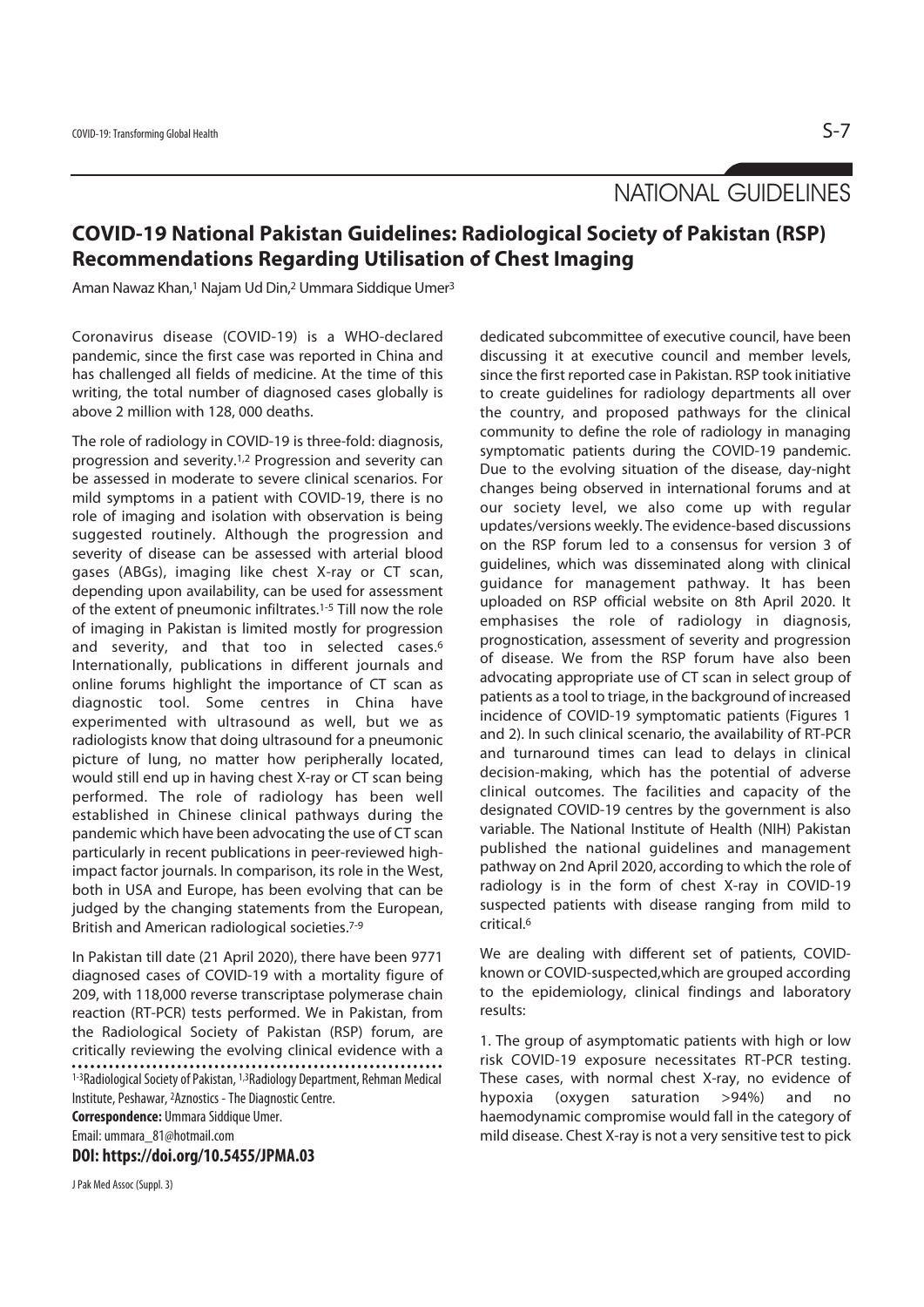

**Figure-1:** Radiological Society of Pakistan (RSP) proposed COVID-19 pathway as per NIH guidelines.

up early signs of COVID-19. In this group of patients when no risk factors are present, no imaging is required, as it will not add to the management. This cohort can be managed at home or at designated dedicated isolation facility. However, if they are in the high risk group (age greater than or equal to 65 years, with co-morbidities or are immunosuppressed), they would be candidates for hospital admission. This is a potentially large group and the high-risk cohort particularly could strain the acute COVID centres' beds. However, those who are in high risk group might benefit from imaging by CT scan which can exclude the evidence of any lung changes in which case they could be candidates for home or dedicated facility isolation. Those with CT scan evidence of lung infection

would be candidates for admission in COVID centres. Patients with alternative diagnosis on CT scan can be routed to the appropriate clinicians. The presence of CT scan facility in the designated centres makes it a viable option that can benefit patients and better direct the resources for those who are at high risk of progressing further.

2. In patients with moderate disease, the presence of "mild infiltrates" on chest X-ray is a subjective radiological criterion. These patients may have hypoxia. CT scan can prove useful in defining the disease burden and severity, and diagnosis and better clinical management can be quickly obtained, rather than relying on clinical and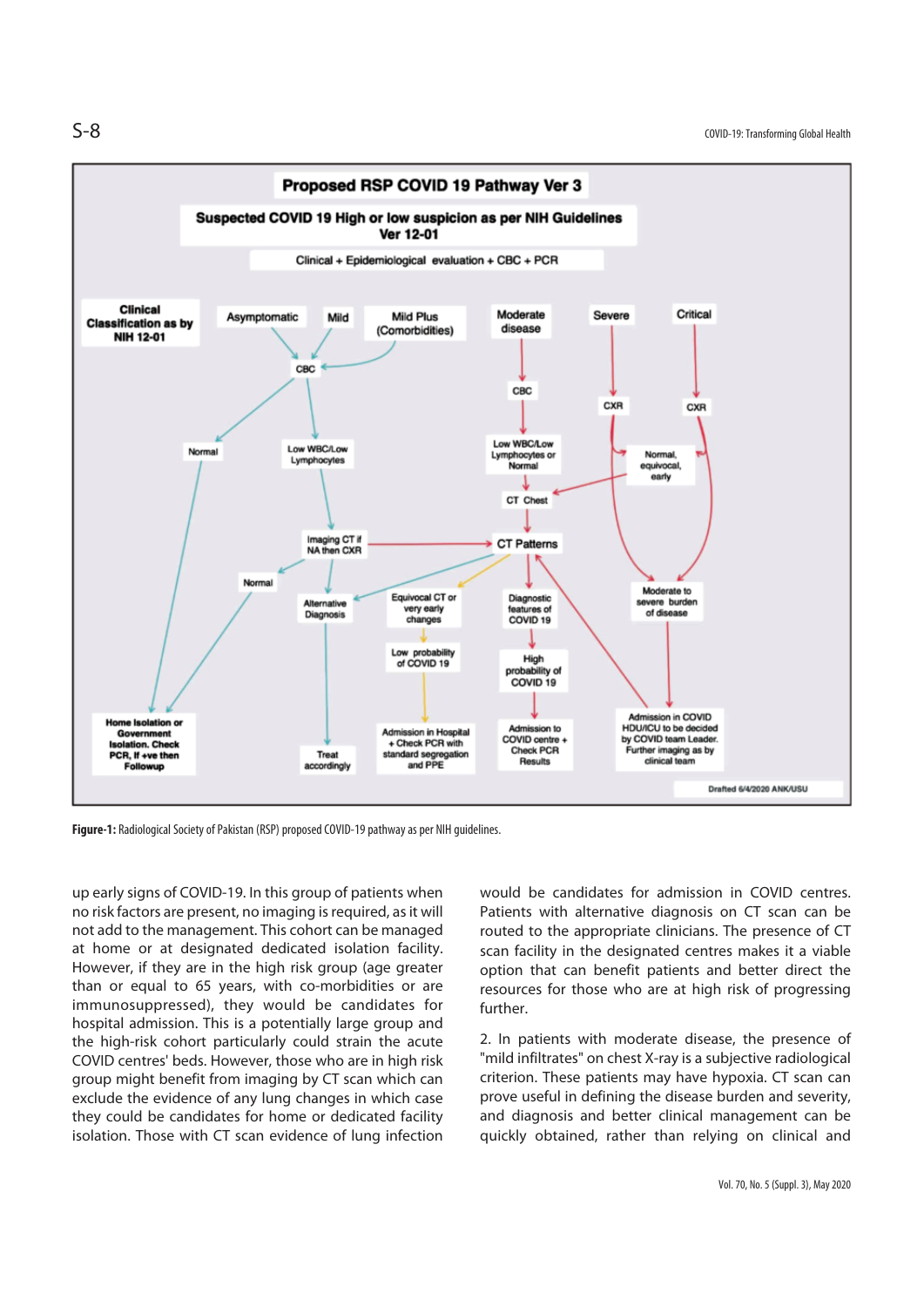$\mathsf{S}\text{-}\mathsf{9}$ 



**Figure-2:** Radiological Society of Pakistan (RSP) proposed pathway for managing acutely unwell patients during the COVID-19 pandemic.

epidemiological basis alone. It can identify patients who are likely to progress to severe disease early. It has the potential to identify patients who might be COVIDnegative due to alternate diagnosis suggested on CT scan, leading to a change in the management plan. Utilisation of CT scan facility, which is available in most of the designated COVID centres in Pakistan, makes it an invaluable resource. The fact that many centres have used it across the globe effectively, with adequate PPE and infection control measures, motivates us to recommend using this resource effectively.

3. In patients with severe and critical illness, the likelihood of x-ray abnormalities is high. In most cases, X-ray as a preliminary investigation will be useful. However, if diagnostic uncertainty exists or if the X- Ray images are not typical for COVID-19 and/or PCR is negative, then CT scan may have a role.

4. A special cohort in this pandemic includes patients presenting with other acute illnesses or emergencies who will need medical care. This group may have COVID-19 carriers who can act as vectors to transmit the infection to healthcare workers (HCWs). Global morbidities and